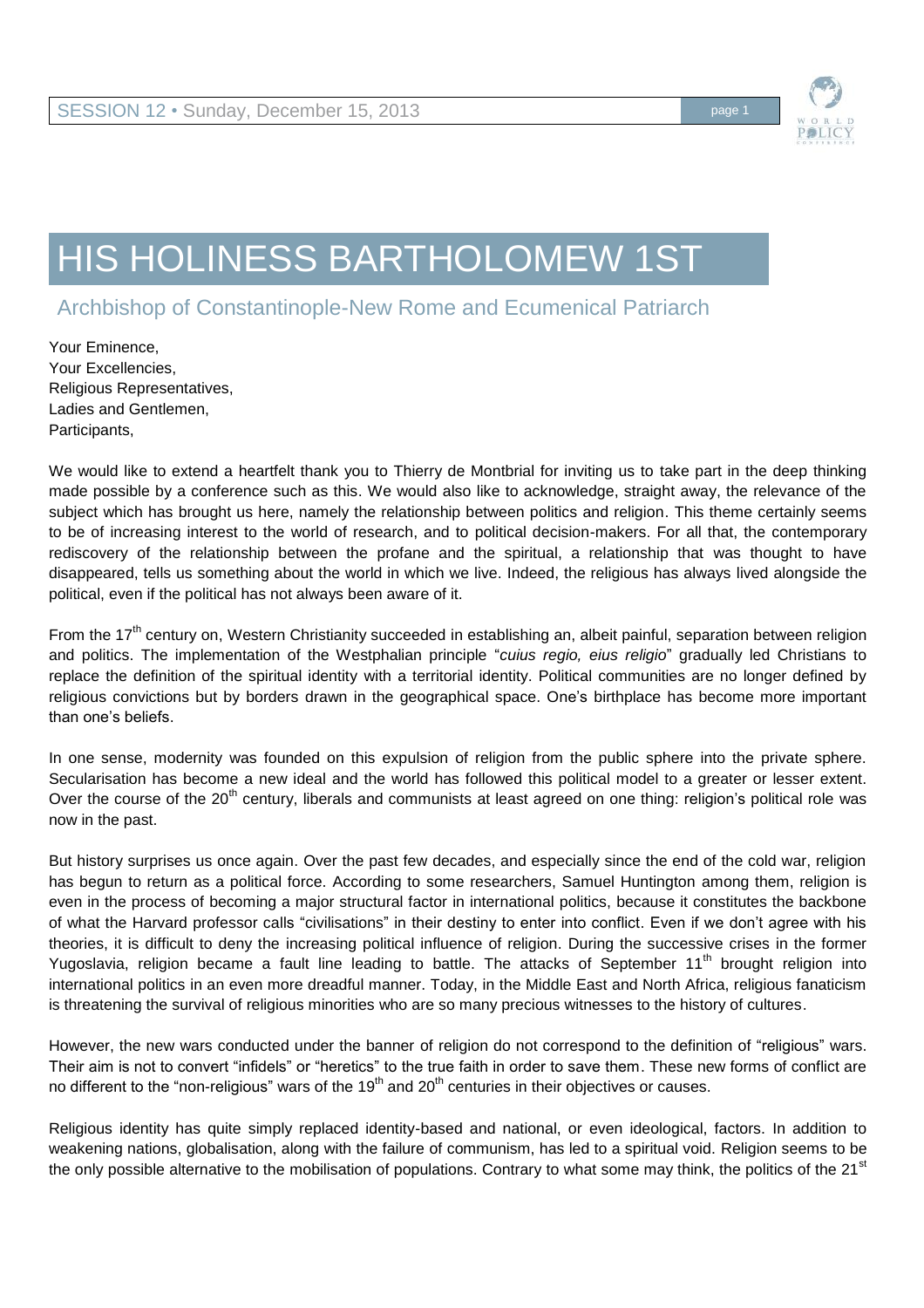

century are not determined by religion. On the contrary, politics has the upper hand over religion, transforming it into an instrument for its own use.

Contemporary conflicts, stemming from religious issues, are yet another expression of the limits of the Western model. The exclusion of the spiritual from politics was an illusion. Modernity has created its own materialistic "divinities" which not only legitimise the new political forms of community but have also exercised a destructive influence during the last two world wars which devastated Europe and brought about the ruin of a large part of the world.

The reappearance of religion in politics is not a mere return. Today's religious fanatics are deeply contaminated by the evils of nationalism and ideology. It is not surprising that they contest the established religious institutions. Religious fanaticism is not only a threat to peace, stability and coexistence. It also threatens humanity's precious heritage: all the accumulated wisdom of religious traditions.

Faced with these challenges, we need to rethink the relationship between religion and politics. The Western model cannot be considered as universally acceptable to all peoples and all cultures independent of their own historic experiences. Religion and politics have been intimately and closely linked since ancient times, even if the forms of their relationships have significantly evolved. Each culture's experience of bringing together religions and politics is precious. It cannot be replaced by externally introduced models without these interfering with the social equilibrium. By denying this fundamental fact, we are laying the cornerstones for particularly aggressive forms of relationships between politics and religion, such as those which threaten our world today.

For all that, reassessing the issue of the relationship between politics and religion is not just a way of avoiding conflicts. It is also a question of governance. Today's threats to stability coincide with serious difficulties in guaranteeing political stability, equity and prosperity in many countries around the world. Even in European countries, trust in the political elite is waning and extremist forces are growing. The situation is even more serious in countries with limited democracy, torn between dictatorship and anarchy. It is impossible to overestimate the contribution made by religions to promoting positive values in these societies. By marginalising the role of religions in the past, in an effort to limit the liberal and communist models, politics' moral foundations have been eroded. In the weakest States, an anti-Western attitude is developing, strengthening tendencies towards religious extremism.

By comparison with Western Christianity, Eastern Christianity has a different experience of the relationship between religion and politics, based on a long historic experience dating back to Ancient Greece. This experience can make a useful contribution to the search for suitable responses to the spiritual needs of a suffering world. Without these responses, the tendencies towards the "regionalisation", as it were, of politics and politicisation of religions will continue, to the detriment of both. Excessive ignorance of religion's role in politics will lead to the overstatement of its political role and the distortion of the religious in our world.

Ladies and Gentlemen,

We have worked, throughout our pontificate, to preserve the autonomy and independence of religion and politics. The Orthodox Church has no intention of getting involved in politics. For the Church, this is an inalienable condition that should allow it to work to build a world united by peace and respectful of its diversity. For the Orthodox Church, the model that we describe, at least conceptually, bears the name of "Symphonia". Put forward as a paradigm by the Emperor Justinian, the aim of the Byzantine Symphonia is to respect the independence of institutions by separating them, while at the same time envisaging a possible cooperation between them. The dialectics of unity in diversity, although peculiar to Christian theology, can only be understood through a tireless commitment to dialogue, not only